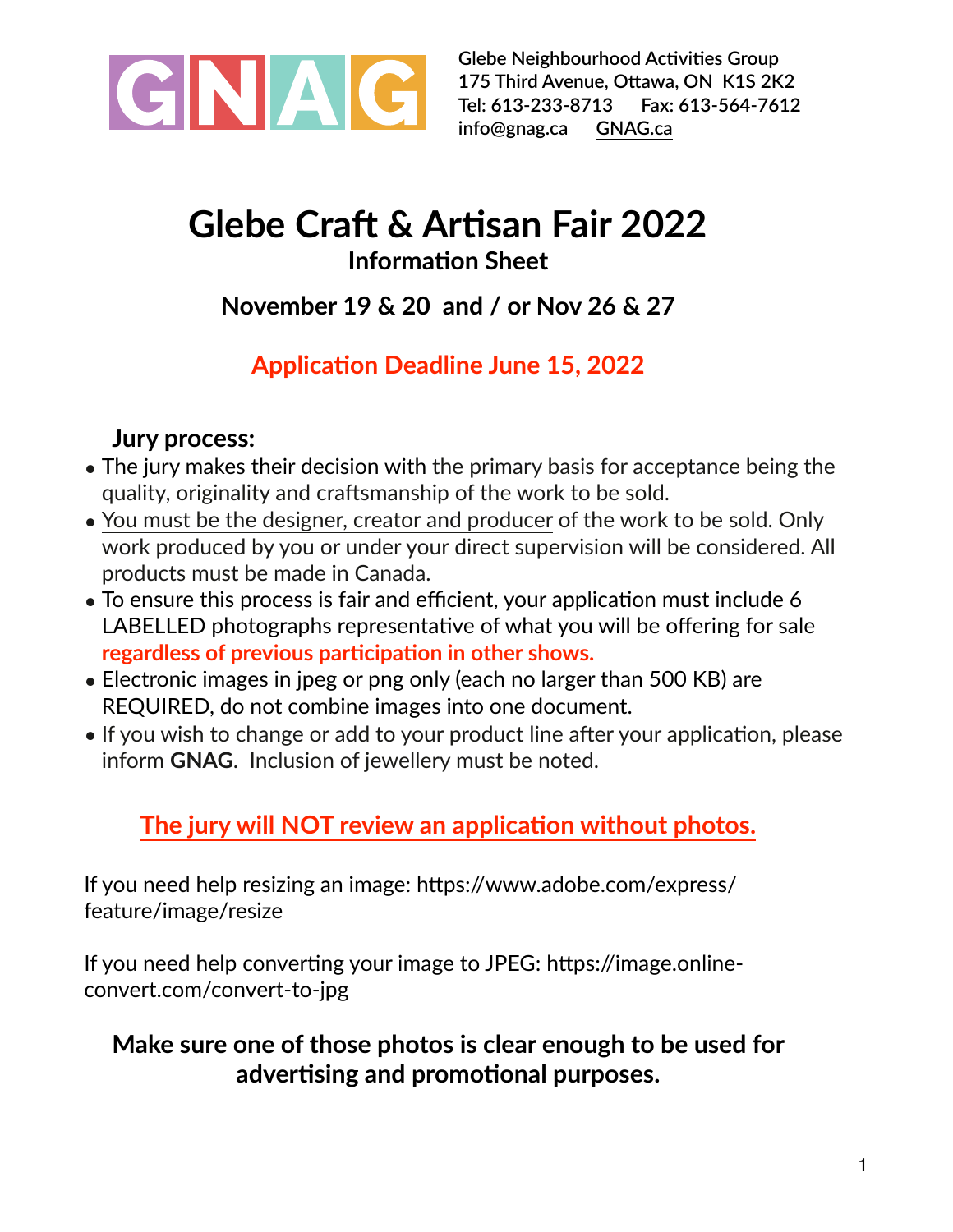#### **Facility:**

- **GNAG** will provide one table (6ft x 2 ½ ft) and one or two chairs. See floor plan for table locations.
- Some tables will have access to electricity, note the **E designation**
- $A = $160.00$
- $AE = $175.00$
- $\bullet$  B = \$185.00
- $BE = $200.00$
- $CE = $225.00$

#### **Set up and dismantle time:**

- Set-up commences at 8:00 am Saturday
- All tables must be ready for the public by 10:00 am.
- Saturday hours: 10:00 am to 5:00 pm
- Sunday hours: 11:00 am to 4:00 pm
- Artisans may commence packing and dismantling their tables at 4:00 pm Sunday.

#### **Advertising:**

Notices of the Fair will be put up in the Glebe area, on our website, social media, sign boards will be displayed, ads placed in local newspapers (e.g. OSCAR, Glebe Report etc…) and a PSA announcement will be sent to the media.

Occasionally we have spots on TV, with CTV and Rogers. We will provide you with digital versions of our poster, which you are encouraged to print and post in your area, at work and post on your social media.

### **Health & Safety Protocols - updated March 30, 2022:**

The COVID-19 pandemic is an ever-evolving crisis that continues to impact planning for all events. Final applicable rules and regulations will be published closer to the event dates. Based on recent developments, as of March 30, 2022, here are guidelines you can expect to be in place.

- **Proof of Vaccine**: Proof of vaccination for exhibitors, staff, visitors, and all other persons WILL NOT BE required to enter or work at the show.
- **Face Covering** (masks): Face coverings WILL NOT BE required to enter or work at the show.
- **Food Sampling**: Food sampling WILL BE permitted.

#### **Please note that these Health & Safety Protocols are subject to change.**